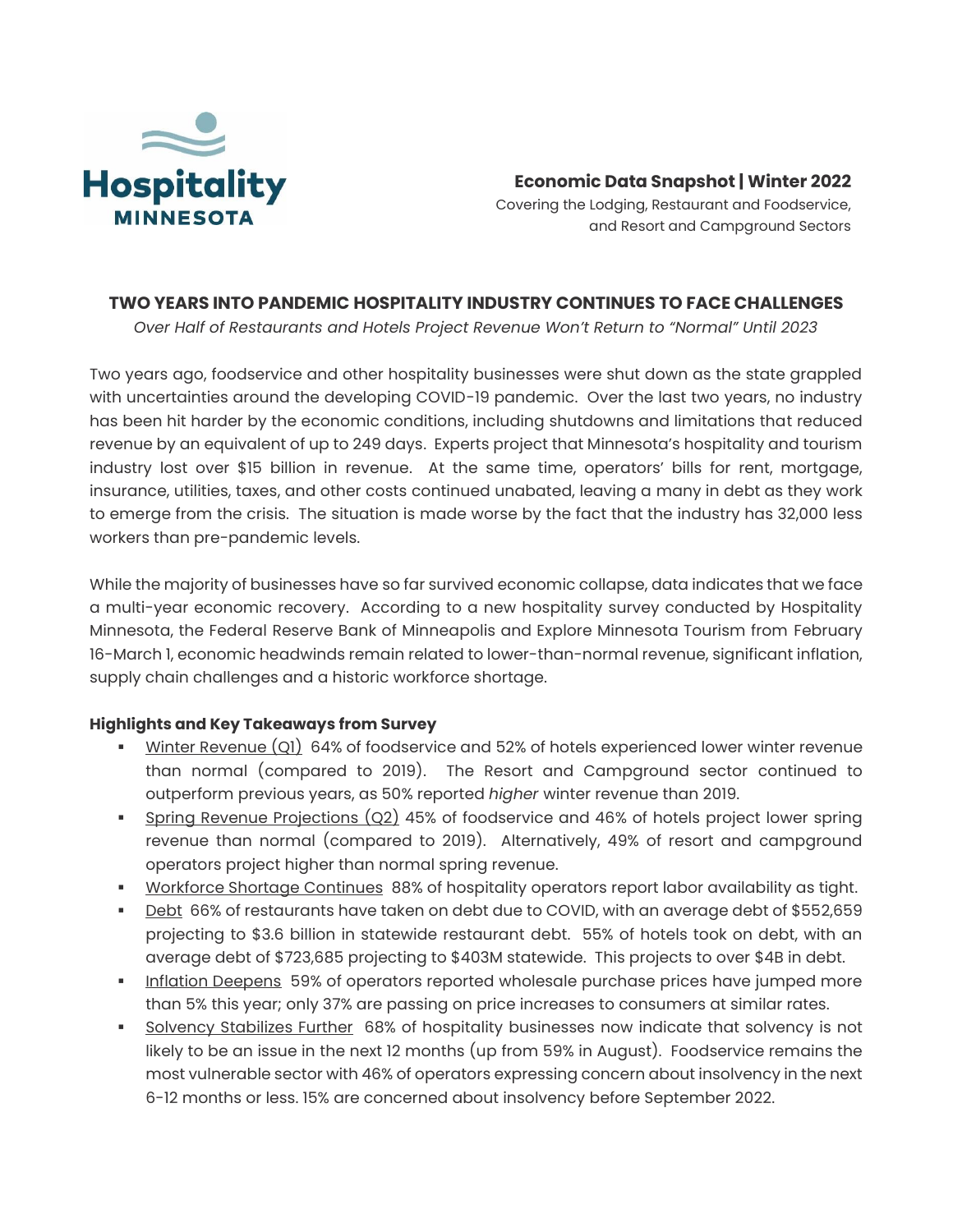

**Majority of Foodservice and Hotels Actual and Projected Revenue Down for Q1/Q2** The economic recovery continues to be slowed by underwhelming revenue for many operators:

### **Q1 2022 REVENUE COMPARED TO 2019**

| <b>Sector</b>         | Lower Winter Revenue than 2019 | <b>Higher Winter Revenue than 2019</b> |
|-----------------------|--------------------------------|----------------------------------------|
| All Hospitality       | 48% (28%)                      | 34%                                    |
| <b>Food Service</b>   | 64% (44%)                      | 15%                                    |
| <b>Hotels</b>         | 52% (34%)                      | 36%                                    |
| Resorts & Campgrounds | 18% (7%)                       | .50%                                   |

*\*Parentheses indicates those answering: "significantly lower."*

### **Q2 2022 REVENUE PROJECTION COMPARED TO 2019**

| <b>Sector</b>         | <b>Lower Winter Revenue than 2019</b> | <b>Higher Winter Revenue than 2019</b> |
|-----------------------|---------------------------------------|----------------------------------------|
| All Hospitality       | 34% (15%)                             | 37%                                    |
| <b>Food Service</b>   | 45% (24%)                             | 21%                                    |
| <b>Hotels</b>         | 46% (22%)                             | 32%                                    |
| Resorts & Campgrounds | $16\% (2\%)$                          | 49%                                    |

*\*Parentheses indicates those answering: "significantly lower."*

**Resort Report** The Resort and Campground sector has been a bright spot over the last two years. Since winning re-opening in Summer 2020, this sector has outpaced all others, posting higher rates of financial health, solvency and revenue. The current survey indicates that:

- 96% report growing or stable financial health;
- 90% report solvency is not in question in the next 12 months; and
- 49% project higher than normal revenues in Q2

**Workforce Shortage is Severe** The Hospitality industry is down 32,000 workers from pre-pandemic levels, according to **[DEED reports](https://apps.deed.state.mn.us/lmi/ces/Results.aspx)**. This represents 33% of the total jobs deficit for all private employers from January 2020 levels. Based on state data, we project that as many as 86,000 hospitality workers

did not return to their hospitality employer after the shutdowns in March-June 2020 and November 2020-January 2021. Given these figures, it is not surprising that 88% of hospitality operators currently describe labor availability as "tight." The market remains highly competitive as the average wage increase grew by double digits.



The majority of operators expect wages to continue to grow by 3-5% or more in the next year.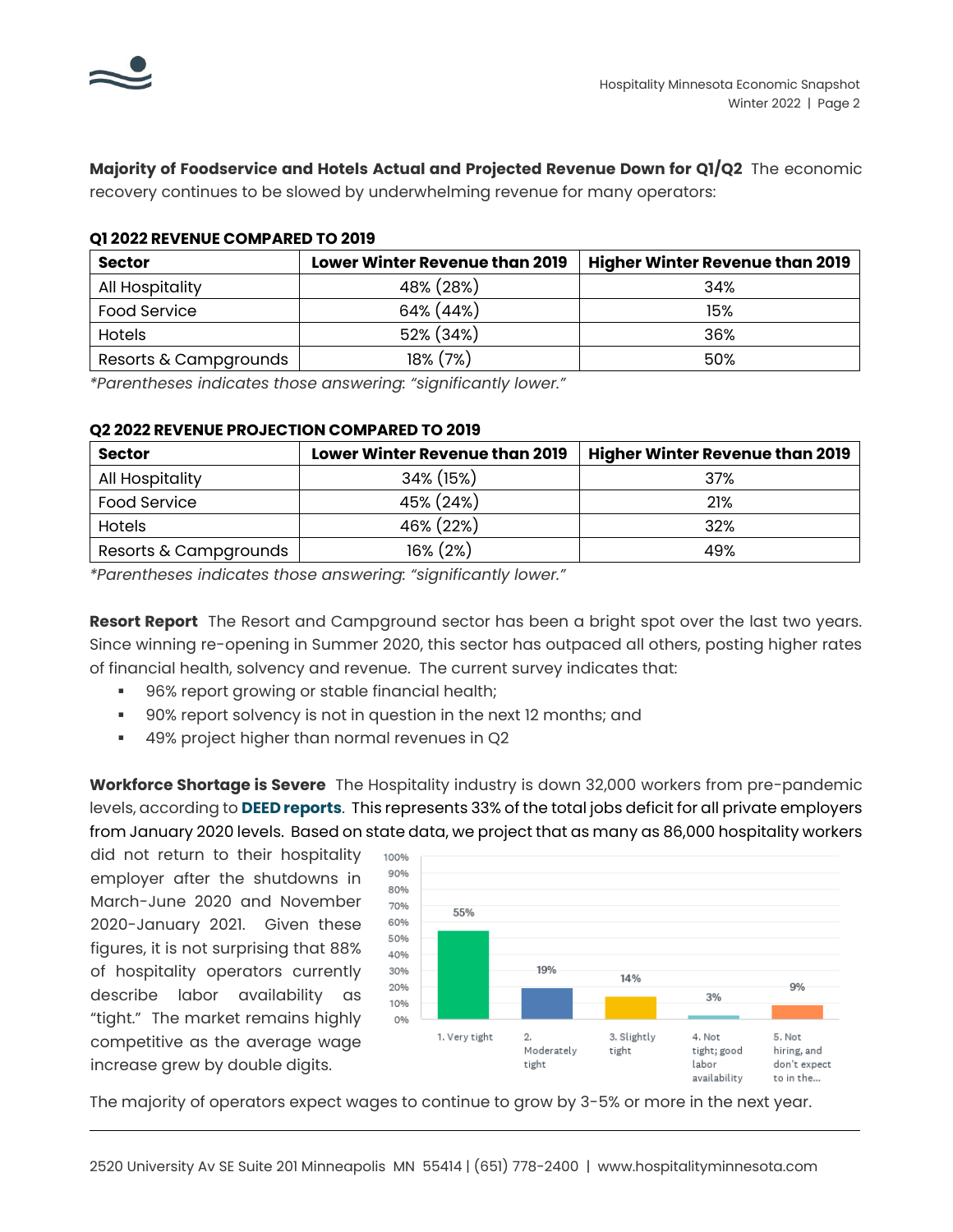

**Debt Concerns Persist for Many Foodservice and Hotel Operators** Given the sluggish revenue numbers for the majority of these operators, it is not surprising that debt concerns persist. 66% of restaurants have taken on debt due to COVID, with an average debt of \$552,659 projecting to \$3.6 billion in statewide restaurant debt. 55% of hotels took on debt, with an average debt of \$723,685 projecting to \$403M statewide. This projects to over \$4B in debt statewide for these two sectors. Digging out from debt is made more difficult by depressed revenue, workforce shortage, inflation and supply chain challenges.

**Inflation and Supply Chain Pose Additional Challenges** 59% of hospitality operators reported wholesale purchase prices have jumped more than 5% this year; only 37% are passing on price increases to consumers at similar rates. 91% continue to experience varying levels of difficulty in obtaining critical goods and services to run their business.





We note that the timing of the survey likely does not account for the full impact of concerns related to supply chain and consumer behavior created by the Russo-Ukrainian conflict.

**Return to Normal?** Projections for a return to normal vary widely by sector. 65% of resort and campground operators indicate that they have already met or surpassed pre-pandemic level revenues. However, the majority of foodservice operators, and nearly half of hotel operators project that revenue will not return to normal levels until 2023 or later.